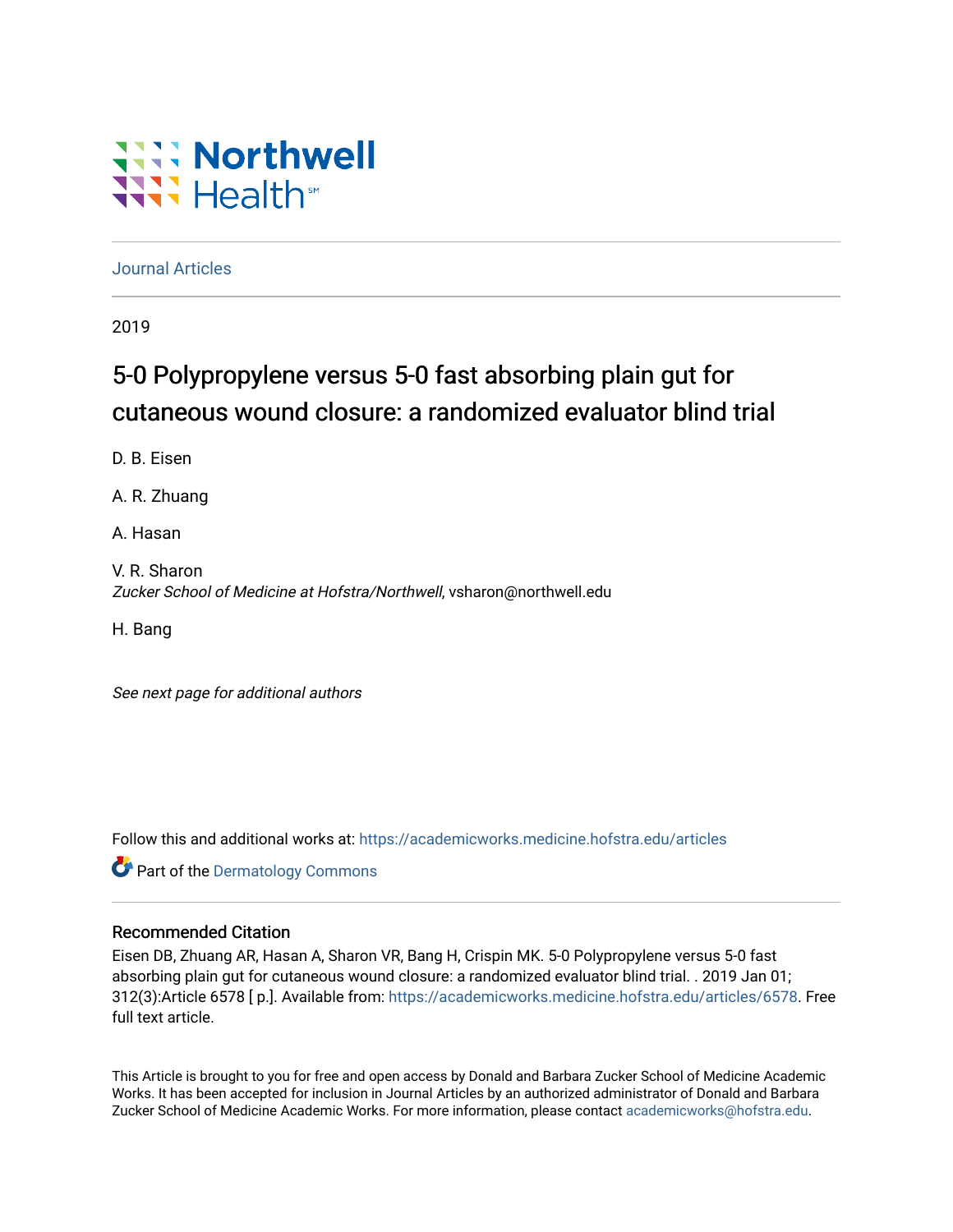## Authors

D. B. Eisen, A. R. Zhuang, A. Hasan, V. R. Sharon, H. Bang, and M. K. Crispin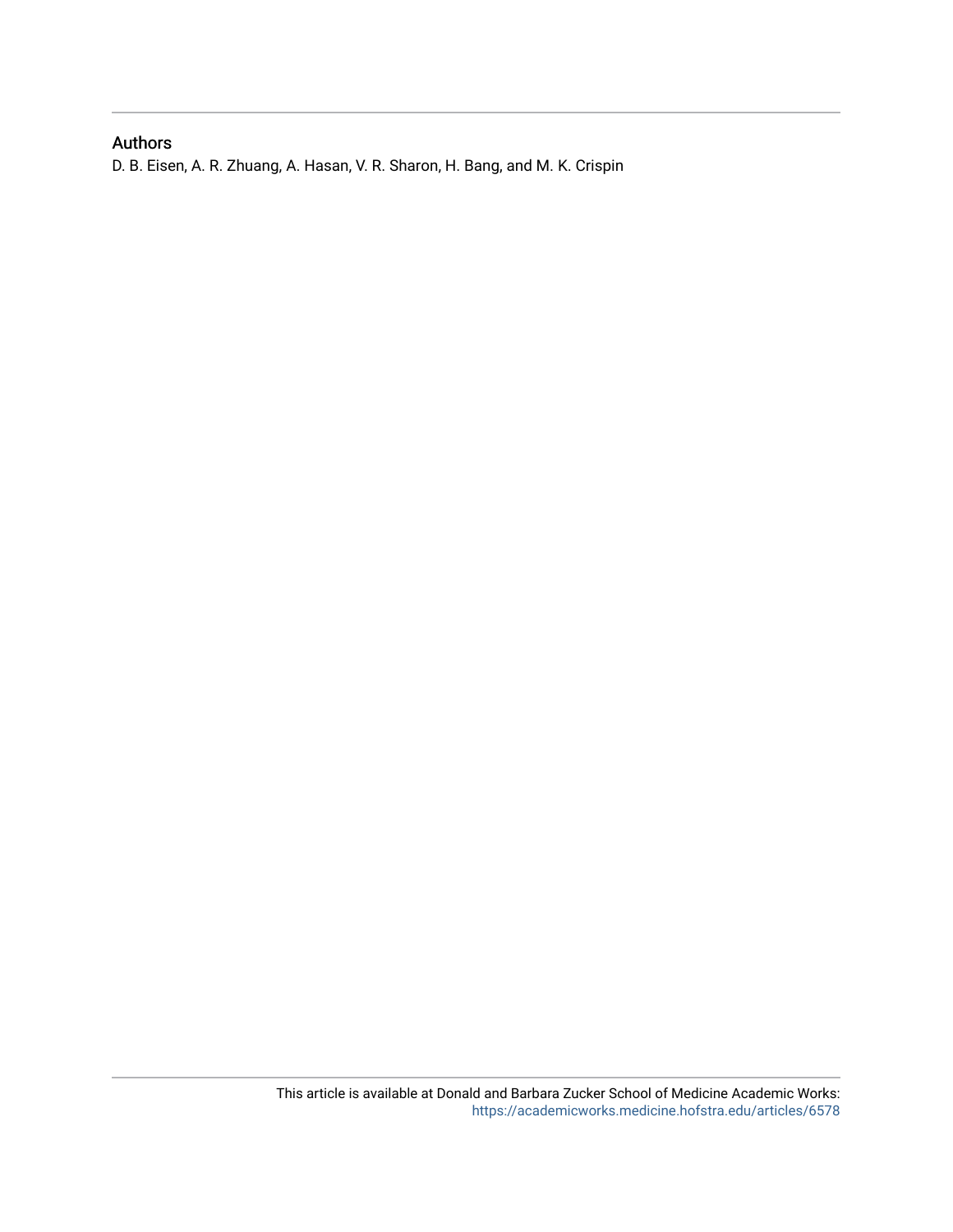

# **HHS Public Access**

Author manuscript Arch Dermatol Res. Author manuscript; available in PMC 2020 April 30.

Published in final edited form as:

Arch Dermatol Res. 2020 April ; 312(3): 179–185. doi:10.1007/s00403-019-02009-5.

## **Cosmetic Outcomes With The Use of 5-0 Polypropylene Versus 5-0 Fast Absorbing Plain Gut During Cutaneous Wound Closure: A Randomized Evaluator Blind Split Wound Trial.**

**DB Eisen**1, **AR Zhuang**2,3, **A Hasan**4, **VR Sharon**5, **H Bang**6, **MK Crispin**7,8

<sup>1</sup>Department of Dermatology, University of California Davis Medical Center, 3301 C St., Suite 1400, Sacramento, CA, 95816, USA.

<sup>2</sup> Laser and Skin Surgery Center of Northern California, 3835 J St, Sacramento, CA, 95816, USA.

<sup>3</sup>Union Square Dermatology, 450 Sutter St. #830, San Francisco, CA, 94108, USA.

<sup>4</sup>Department of Dermatology, University of California Davis Medical Center, 3301 C St., Suite 1400, Sacramento, CA, 95816, USA.

<sup>5</sup>Department of Dermatology, Zucker School of Medicine At Hofstra/Northwell, 1991 Marcus Ave, Suite 300, New Hyde Park, NY, 11040, USA.

<sup>6</sup>Division of Biostatistics, University of California, Davis, CA, USA.

<sup>7</sup>California Skin Institute, 9781 Blue Larkspur Ln, Monterey, CA, 93940, USA.

8Salinas Valley Imaging Center, 559 Abbott Street, Salinas, CA, 93901, USA.

## **Summary**

**Background:** Surgeons have mixed opinions regarding cosmetic outcomes of 5-0 fast absorbing plain (FG) gut relative to nonabsorbable suture material, such as 5-0 polypropylene (PP). High quality randomized trials comparing these two suture materials are lacking.

**Objectives:** To determine whether the use of PP during layered repair of linear cutaneous surgery wounds improves scar cosmesis compared to wound closure with FG.

**Methods:** A randomized, split wound, comparative effectiveness trial was undertaken. Patients were evaluated 3 months after the intervention by two blinded physicians using the validated patient observer scar assessment scale (POSAS). Patient assessments were also captured using the same instrument as well as scar width and complications.

**Results:** The mean sum of the six components of the POSAS was 10.26 vs 12.74 for PP and FG, respectively, significantly (p<0.001) in favor of PP. Mean observer overall opinion similarly showed better outcomes for PP than for FG  $(1.88 \text{ vs } 2.52, \text{ respectively } (p<0.006))$ . The mean sum of the patient assessed components of the POSAS for PP and FG was 12.3 vs 14.34, respectively  $(p=0.11)$ . Patient overall opinion significantly favored PP (2.41 vs 3.14, p=0.043). Scar width was similar in both arms,  $1.25$  mm for PP and  $1.47$  mm for FG ( $p=0.17$ ). Most patients reported very low pain scores during suture removal (mean 1.63 in scale of 1–10).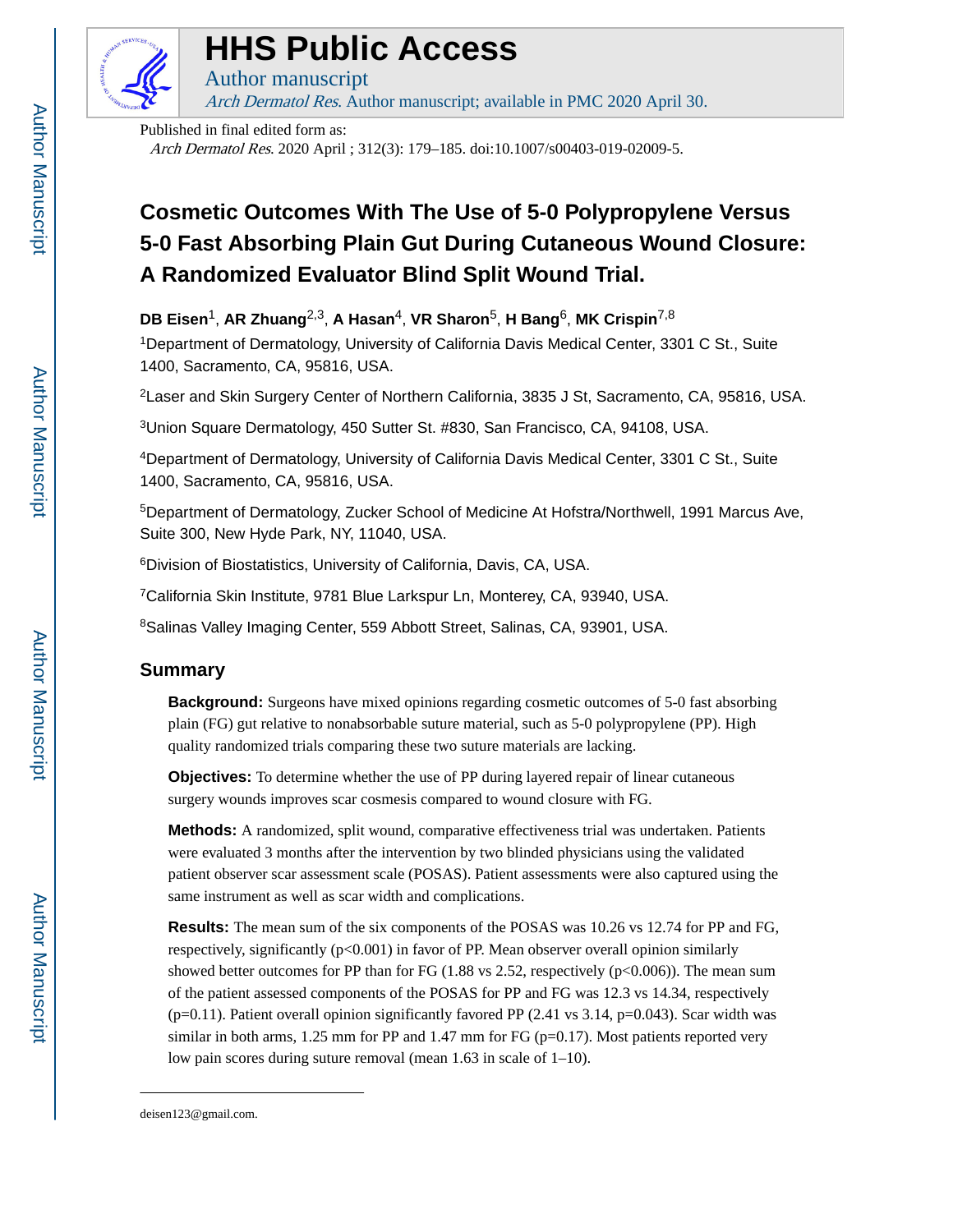**Conclusions:** 5-0 polypropylene resulted in small but statistically significant better cosmetic outcomes than 5-0 fast absorbing plain gut. Pain experienced during suture removal was minimal for most patients. (NCT03303014, [clinicaltrials.gov](http://clinicaltrials.gov))

### **Introduction**

Both absorbable and nonabsorbable cuticular sutures are commonly used by dermatologic surgeons during layered wound closure to align and approximate the skin edges. Each material has advantages and disadvantages. Nonabsorbable suture material is often cited as being easier to tie, less likely to break, and causing minimal inflammation.<sup>1</sup> Absorbable suture material is advantageous in terms of avoiding the need for suture removal thus saving both physician and patient time incurred during another visit. It also averts patient pain and anxiety associated with suture removal. Animal protein derived absorbable sutures, however, have been well known to cause inflammation as part of the degradation process,<sup>2</sup> and might lead to inferior aesthetic outcomes.

Though numerous randomized trials have been conducted on the cosmetic outcomes of absorbable versus nonabsorbable sutures, most have been of low quality or performed in settings outside of typical dermatologic surgery practice.<sup>3</sup> Therefore, uncertainty exists regarding which material has the best aesthetic outcome. Additionally, there is a wide variety of absorbable and nonabsorbable suture materials, each with different properties that may not be interchangeable in terms of considering outcomes.

Cutaneous surgeons in our practice commonly use both fast absorbing plain gut and polypropylene, a nonabsorbable suture. To our knowledge, there are few or no high quality studies comparing the cosmetic outcomes of these two suture materials for cutaneous wound closure in the dermatologic surgery literature. Thus, a randomized split-wound evaluatorblinded comparative effectiveness trial was undertaken.

## **Methods**

This single-center, investigator initiated, registered (NCT03303014, [clinicaltrials.gov](http://clinicaltrials.gov)) parallel study was conducted at the University of California Davis Medical Center Department of Dermatology outpatient facility. The protocol was approved by the University of California Institutional Review Board prior to starting recruitment and adheres to the principles expressed in the Declaration of Helsinki. We used a split-wound, within person design to minimize potential confounders that occur with comparing interventions in different individuals. Furthermore, this design type reduces the number of subjects necessary to enroll, assures interventions are applied in the same numbers, and equalizes losses due to participant dropout.<sup>4</sup>

#### **Sample Size Determination**

An a priori power analysis indicated we would need to enroll 50 patients using a split-scar model to detect a difference of 3 points on the 60-point POSAS observer component scale with the following assumptions: alpha 0.05, beta 0.10, standard deviation 6 or lower (based upon past clinical trials conducted by our group),  $5-8$  and dropout rate 15%.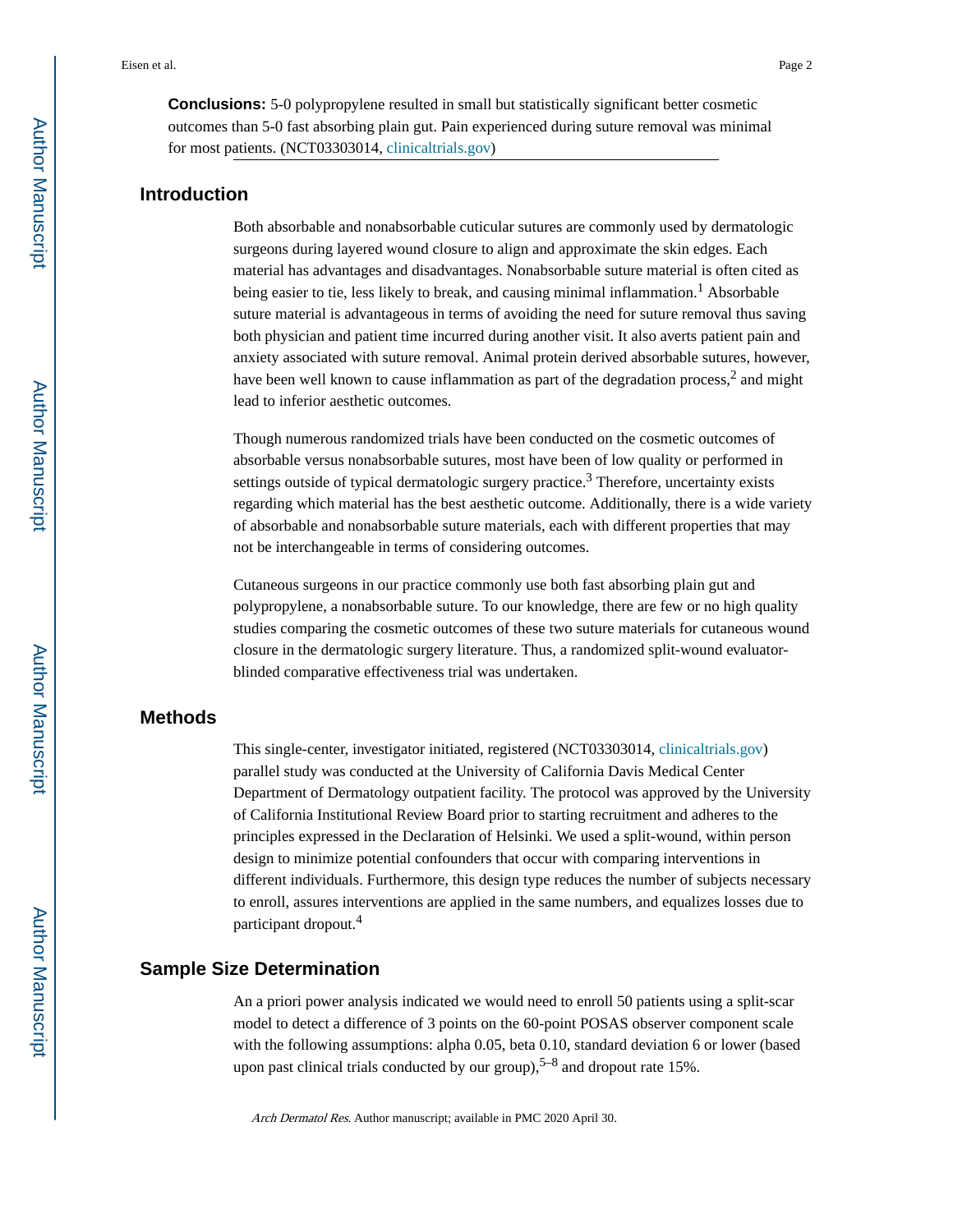## **Inclusion/Exclusion Criteria**

Inclusion criteria included: 18 years of age or older, able to give informed consent, patient scheduled for cutaneous surgical procedure with predicted linear closure, willing to return for follow-up visits. No restrictions were placed on body site. Exclusion criteria were: mental impairment, unable to consent for themselves, inability to understand written and oral English, incarceration, pregnant women, wounds with predicted closure length less than 3 cm.

#### **Data Management/Randomization/Allocation Concealment**

Study data were collected and managed using REDCap electronic data capture tools hosted at the University of California Davis Medical Center.<sup>9</sup> "REDCap (Research Electronic Data Capture) is a secure, web-based application designed to support data capture for research studies, providing 1) an intuitive interface for validated data entry; 2) audit trails for tracking data manipulation and export procedures; 3) automated export procedures for seamless data downloads to common statistical packages; and 4) procedures for importing data from external sources."<sup>9</sup>

Prior to study commencement, a randomization sequence was obtained by a nurse uninvolved in the study from a web-based randomization site [\(random.org](http://random.org)) and uploaded into the REDCap randomization module. REDCap only reveals treatment assignments one subject at a time and only after a randomize button is pressed. Following full enrollment the data administrator restricted access to the treatment assignment page, thus preventing blinded reviewers from determining which side was treated with which suture material.

## **Description of Procedure/Intervention Undertaken**

Recruitment was performed by the surgeon treating the patient or surgery fellow and occurred directly from the dermatologic surgery practices of DE and VS. After enrollment, the patient's wound was divided in half. The side on the left or superior side of the investigator was labeled A and the right or inferior side B. A single subcuticular polyglactin 910 suture was used to approximate the wound edges at the midpoint of the wound. If more sutures were deemed necessary, they were placed equidistant from the midpoint of the wound on both sides such that both sides of the wound had the same number of buried subcuticular sutures placed at the same intervals. After the wound edges were anchored in place with buried vertical mattress subcuticular sutures,  $10$  a nurse consulted the REDCap randomization module and the surgeon was informed of the suture material to use on side A (either 5–0 fast absorbing plain gut (Ethicon, Bridgewater NJ) or 5–0 polypropylene (Prolene, Ethicon)). The intervention was applied sequentially. Side A was always closed first. A running cuticular suture pattern was used until the midpoint of the wound was reached and then the suture was tied and the other suture material obtained. Suturing was initiated at the midpoint of the wound with the material not used on side A for side B using the same technique as previous. Effort was made to close both halves of the wound in an identical manner in terms of suturing technique, spacing interval, and distance from the wound edges.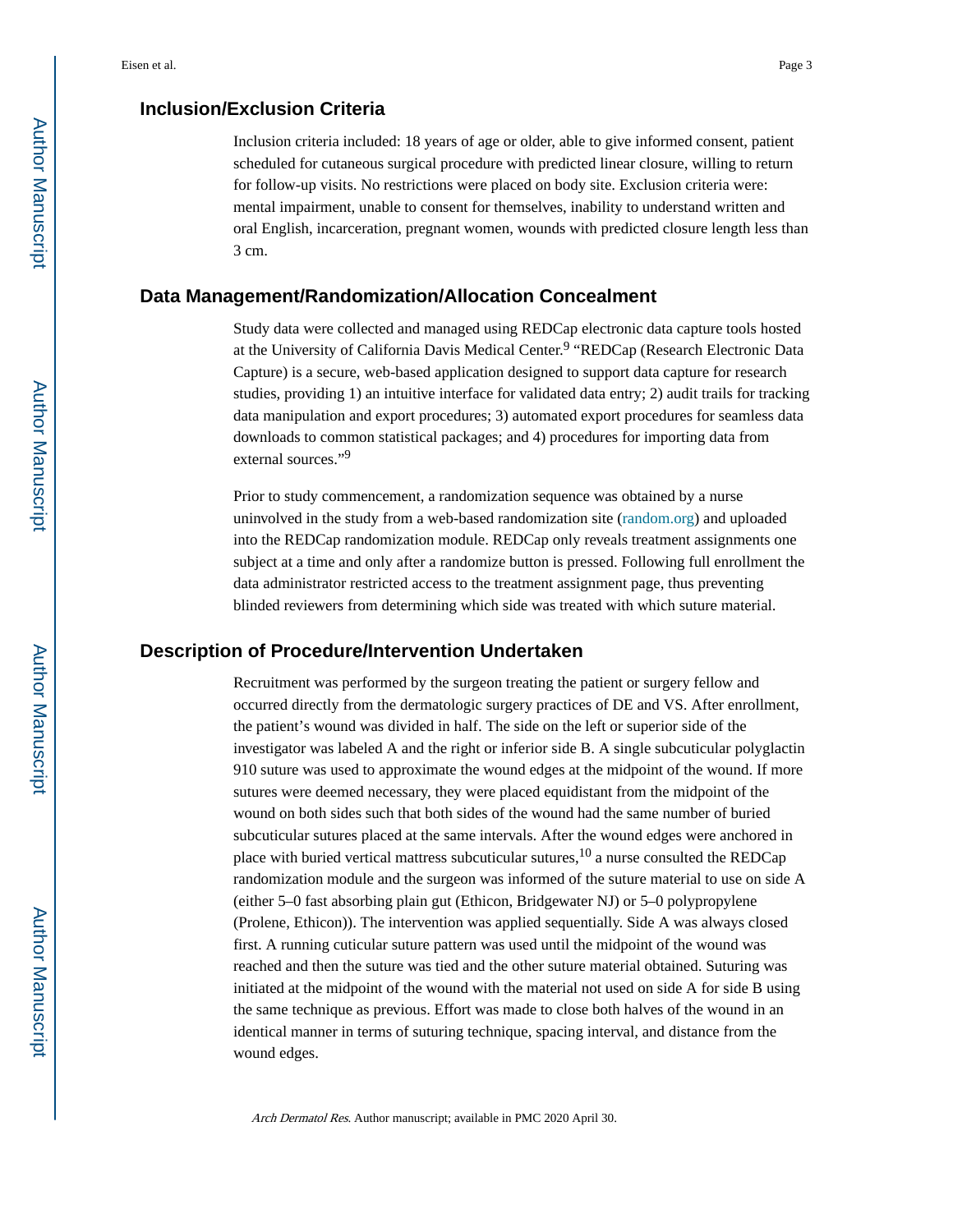Following the procedure, a sterile pressure bandage was applied to the entire wound. The patient was instructed to keep the dressing dry until it was removed 24 hours later. At that time they were asked to apply petroleum jelly from a new tube to the suture sites with a cotton tipped applicator and a new dressing consisting of a sterile non-stick gauze pad and adhesive tape daily after washing the site with tap water and a gentle soap. They were asked to do this until the sutures were removed or dissolved and the site was completely healed. Suture removal for the polypropylene side was performed 5–7 days following the procedure on the head and neck and 10–14 days on the trunk and extremities. The fast absorbing plain gut sutures were left in place until dissolution.

Patients were seen back in most cases 3 months after the procedure for assessment. In extenuating circumstances a 1 month window before or after the 3 month follow up time was allowed.

### **Assessments Performed**

All outcome assessments were prespecified. The Primary outcome measure for our study was the sum of the average of the component observer scores of two blinded observers achieved through use of the patient observer scar assessment scale (POSAS). The POSAS scale is a validated outcome measure developed for assessing surgical scars.<sup>11,12</sup> Scars are rated using 6 criteria on a 1 −10 scale, with one representing normal skin, and 10 the worst scar imaginable. Scores are summed and a number between 6–60 is achieved, with lower numbers being better. Our secondary outcome measures included the sum of the patient component score of the POSAS scale, which is determined similarly to that of the blind observers using only patient opinion, mean blind observer overall opinion, patient overall opinion, scar width, and incidence of complications including superficial and deep dehiscence, infection, bleeding, seroma, hematoma, and suture reactions. Though patients were not told which intervention was applied where, the suture types were visible to the patient after application and at suture removal.

Scar width was measured 1 cm from midline on each side of the wound. Measurements were recorded in 0.5 mm increments given we did not believe we could accurately measure distances less than that, thus the minimum recorded scar width was 0.5 mm. The blinded observers were physicians and were not present at the time the surgical procedure was performed.

Pain incurred with suture removal was measured via a 10 point Visual Analog Scale immediately after the sutures were removed. Patients were instructed that 1 was no pain and 10 worst pain imaginable.

Not all outcomes were analyzed for statistical significance in order to reduce chances of a type I error.<sup>13</sup>

#### **Statistical Methods**

Paired t-test was used for POSAS scores. McNemar test was used for analysis of complications (i.e., binary outcome). Both methods handle paired data. We analyzed (pre-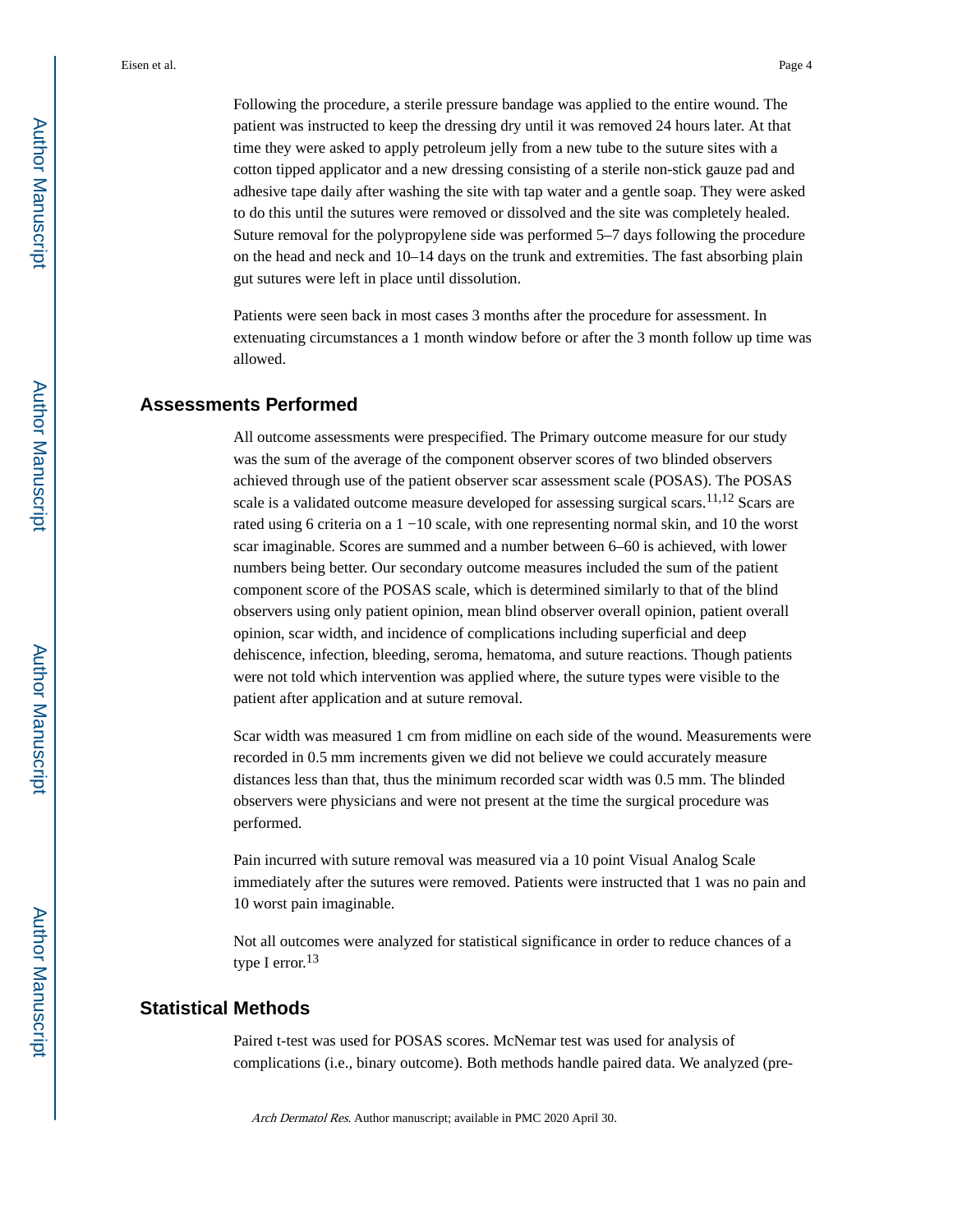specificed) Summed score and Overall opinion from observers and patients and two other outcomes, and computed statistical significance, without multiple testing adjustment. We presented and summarized individual components scores as well, but did not perform formal testing in order to minimize false positive or negative findings. SAS 9.4 (SAS Institute, Cary, NC) was used in data analysis.

## **Results**

Sixty-six patients were screened to enroll 50 patients into the study (Figure 1). Mean age of study patients was 65, 31 (62%) were male, and 48 (96%) were white (Table I). Thirty-four wounds (68%) were on the head and neck, with the other 16 (32%) located on the trunk and extremities. Twenty-four surgeries (48%) were performed by a micrographic dermatologic surgery fellow, seventeen (34%) by a fellowship trained dermatologic surgeon, and nine (18%) by a dermatology resident under the supervision of a fellowship trained dermatologic surgeon. Mean closure length was 5.8 cm, 34 wounds (68%) resulted from Mohs surgeries and 16 (32%) from excisions.

Forty-four (88%) patients returned for follow up. Three patients were lost to follow up and three could not return within the study evaluation window.

For our primary outcome measure (Table II), the mean sum of six components of the POSAS from 2 blinded observers, we found a numerically (10.26 vs 12.74) and significantly (<0.001) better cosmetic outcome in favor of 5-0 polypropylene. Mean observer overall opinion similarly showed better outcomes for 5-0 polypropylene than for 5-0 fast absorbing plain gut  $(1.88 \text{ vs } 2.52, \text{ respectively } (p<0.006)).$ 

Though the mean sum of the patient assessed components of the POSAS also favored 5-0 polypropylene over 5-0 fast absorbing plain gut (12.3 vs 14.34, respectively), the difference was not statistically significant  $(p=0.11)$ . However, patient overall opinion did significantly favor 5–0 polypropylene (2.41 vs 3.14, p=0.043). Of note, although we did not test individual components, we find 5–0 absorbing gut yielded uniformly higher values in all components, assessed by observers or patients.

Scar width was similar in both arms, 1.25 mm for 5-0 polypropylene and 1.47 mm for 5-0 fast absorbing plain gut (p=0.171).

Thirteen complications occurred on the 5–0 polypropylene side: 3 superficial dehiscences (all at time of suture removal, and very small in size), 3 infections, 1 hematoma, 1 suture reaction, 2 wounds had uneven edges, 1 wound was sunken, 2 wounds had contour irregularities. Nine complications occurred on the 5–0 fast absorbing plain gut sides: 2 infections, 1 hematoma, 1 seroma, 1 suture reaction, 1 uneven edges, 2 sunken scars, 1 contour abnormalities.

Regarding pain incurred during suture removal, most patients reported very low scores (Table II (mean 1.63 in the scale of 1 to 10)).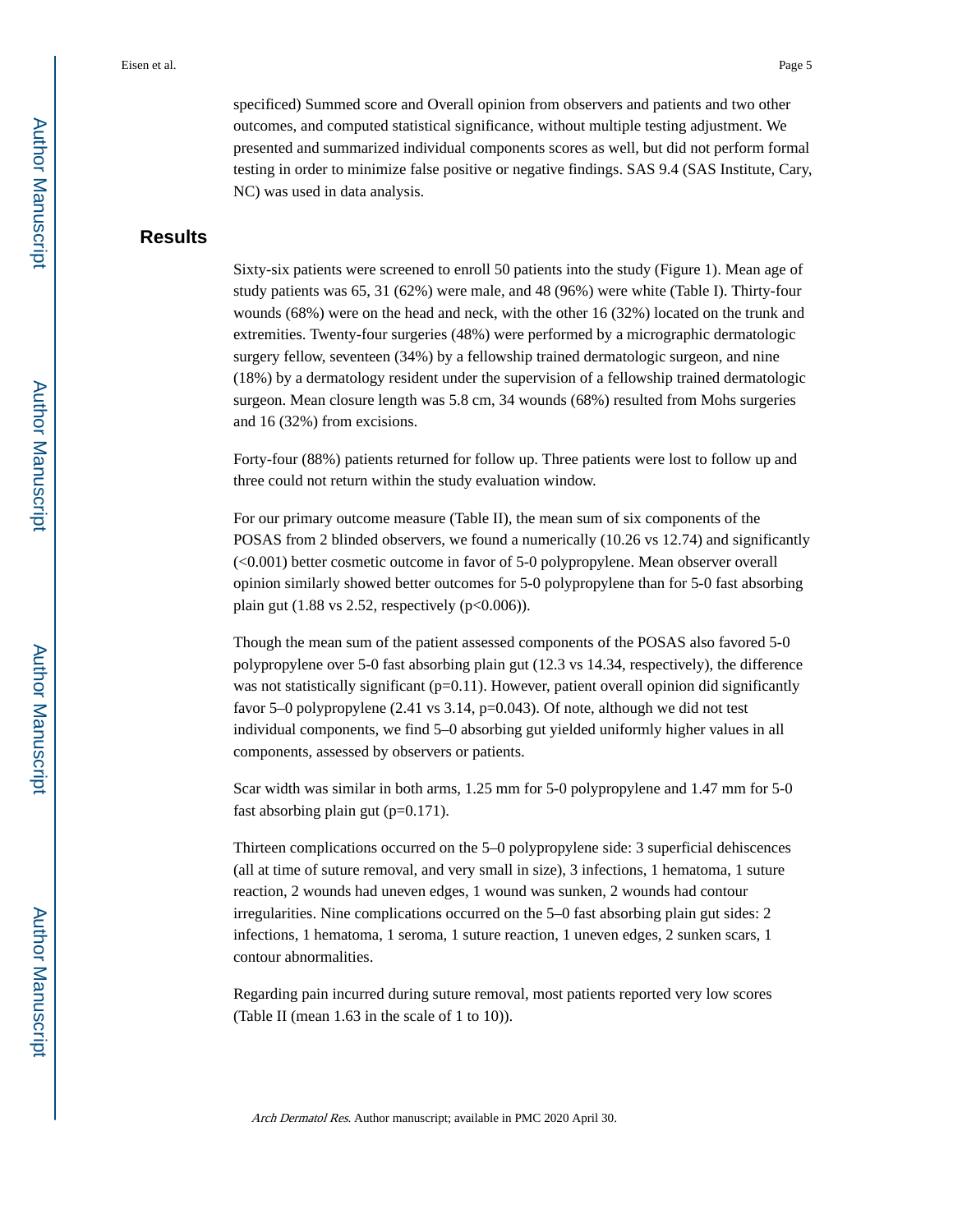### **Discussion**

Our study found small but statistically significant better results with the use of 5-0 polypropylene compared with 5-0 fast absorbing plain gut for our primary outcome measure, the mean sum of two blinded observers component scores of the POSAS scale  $(p=0.001)$ (Figure 2). This finding was substantiated by statistically significant better outcomes that favored 5-0 polypropylene for mean blinded observer overall opinion (p=0.006) as well as patient overall opinion (p=0.043). Though patient POSAS sum did not reach significance, a statistical trend was observed (P=0.105). Complications were frequent, but mostly minor in nature and not significantly different between groups.

Much has been written about the potential for gut sutures to cause inflammation.<sup>2</sup> Our study found similar vascularity scores (2 vs 2.47, respectively), which are typically associated with inflammation, for both polypropylene and fast absorbing gut. Guyeron and Vaughn who compared 6-0 polypropylene to 6-0 catgut sutures in a prospective, split wound, nonrandomized study in patients receiving rhytidectomies in 80 sites on 24 patients, found no significant differences in suture site erythema.<sup>14</sup> Interestingly, many of their patients who developed suture site erythema to catgut also did so with the sides sutured with polypropylene, suggesting that some patients may be inclined to react to any foreign material, whether animal protein derived, or synthetic. A larger study is likely required to definitively determine whether the incidence of erythema and inflammation is greater with fast absorbing gut, than with polypropylene.

We found only two studies specifically comparing fast absorbing plain gut to polypropylene for cutaneous wound closure in patients undergoing dermatologic surgery.14,15 Unlike our study, each of these studies found no significant difference in outcomes between the two suture materials. The first study, by Guyeron and Vaughn,  $14$  was limited by lack of randomization, heterogenous assessment times, and only reported complications, not cosmetic outcomes. The second study, by Kouba and all,  $15$  incorporated a split wound randomized design, but had only 12 patients in the arm that compared polypropylene to fast absorbing gut. Given our a priori power analysis assumptions indicated an appropriate cohort size of 50, Kouba's study was likely underpowered to detect a meaningful difference in outcomes for these two suture materials.

Two systematic reviews compared outcomes of non-absorbable and absorbable sutures.3,16 These both included a wide variety of different materials other than fast absorbing gut and polypropylene and several were performed in the setting of visceral surgical procedures, limiting drawable conclusions.

Similar to our study, Theopold and all found that suture removal resulted in minimal pain for most patients.17 While suture removal pain may be cause for patient anticipatory anxiety, pain does not appear to be a significant issue when the procedure is performed.

The primary limitation of our study was its single centered nature. A multi-centered study would have greater power and less chance of bias and also greater external validity/ generalizability. Finally, it should be noted that though a significant difference was found between the two different suture types, the difference was just below the threshold for what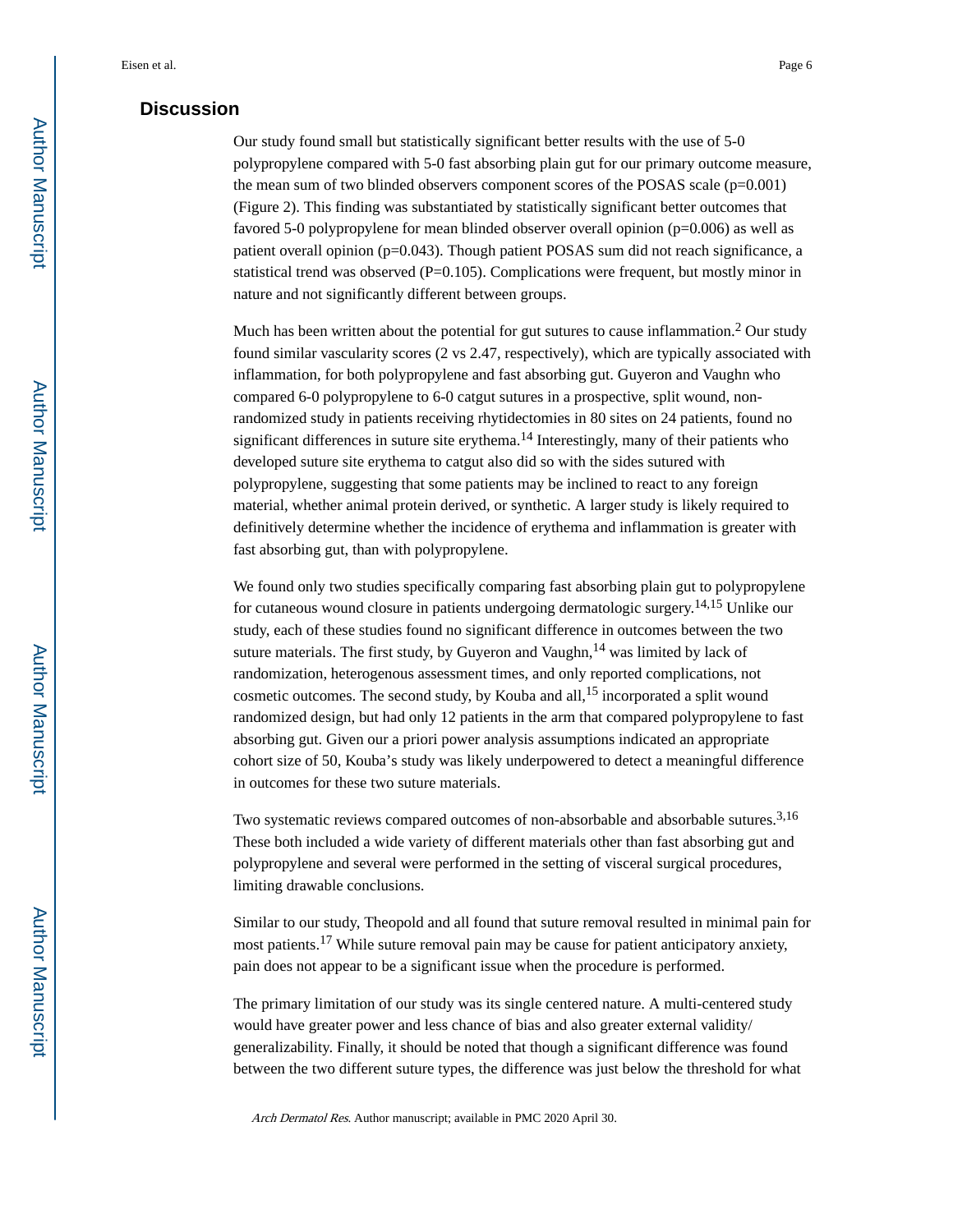Eisen et al. Page 7

we considered the minimal meaningful clinical difference in our power calculation. Thus, though there was a statistically significant difference in outcomes, it is not clear that the results mandate a change in practice patterns.

Strengths of our study include a high quality design<sup>18</sup> with randomization, allocation concealment, blinded reviewers, a priori power analysis, and use of validated outcome measures. Additionally, the split wound nature of the trial allowed direct comparison of the two suture materials while controlling for confounders such as age, gender, location, etc. Our attrition rate of 12% was relatively low, and less than our power calculation assumptions, reducing the chance of bias from missed study assessments. Furthermore, having a variety of surgeons with different levels of surgical experience and incorporating different anatomical locations, increases the external validity of our findings. Our study appears to provide some of the highest quality information on outcomes related to these two suture materials to date. The best estimates of treatment effects always occur when metaanalysis of well designed studies are performed.19 Thus, more investigations of these two materials should be encouraged.

## **Conclusions**

Suturing with 5-0 polypropylene results in small but significantly better cosmetic outcomes than suturing with 5-0 fast absorbing gut when used as part of a layered wound closure. Pain during suture removal is relatively minimal for most patients.

#### **Acknowledgments**

The project described was partly supported by the National Center for Advancing Translational Sciences (NCATS), National Institutes of Health (NIH), through grant UL1 TR001860

#### **References**

- 1. Parell GJ, Becker GD. Comparison of absorbable with nonabsorbable sutures in closure of facial skin wounds. Arch Facial Plast Surg 2003; 5:488–90. [PubMed: 14623686]
- 2. Byrne M, Aly A. The Surgical Suture. Aesthet Surg J 2019; 39:S67–72. [PubMed: 30869751]
- 3. Xu B, Xu B, Wang L, et al. Absorbable Versus Nonabsorbable Sutures for Skin Closure: A Metaanalysis of Randomized Controlled Trials. Ann Plast Surg 2016; 76:598–606. [PubMed: 25643187]
- 4. Pandis N, Chung B, Scherer RW, et al. CONSORT 2010 statement: extension checklist for reporting within person randomised trials. BMJ 2017; 357:j2835. [PubMed: 28667088]
- 5. Pourang A, Crispin MK, Clark AK, et al. Use of 5–0 Fast Absorbing Gut vs 6–0 Fast Absorbing Gut During Cutaneous Wound Closure on the Head and Neck: A Randomized Evaluator-Blinded Split-Wound Comparative Effectiveness Trial. J Am Acad Dermatol 2019. doi:10.1016/ j.jaad.2019.02.037.
- 6. Sklar LR, Pourang A, Armstrong AW, et al. Comparison of Running Cutaneous Suture Spacing During Linear Wound Closures and the Effect on Wound Cosmesis of the Face and Neck: A Randomized Clinical Trial. JAMA Dermatol 2019. doi:10.1001/jamadermatol.2018.5057.
- 7. Kappel S, Kleinerman R, King TH, et al. Does wound eversion improve cosmetic outcome?: Results of a randomized, split-scar, comparative trial. J Am Acad Dermatol 2015; 72:668–73. [PubMed: 25619206]
- 8. Custis T, Armstrong AW, King TH, et al. Effect of Adhesive Strips and Dermal Sutures vs Dermal Sutures Only on Wound Closure: A Randomized Clinical Trial. JAMA Dermatol 2015; 151:862–7. [PubMed: 25875131]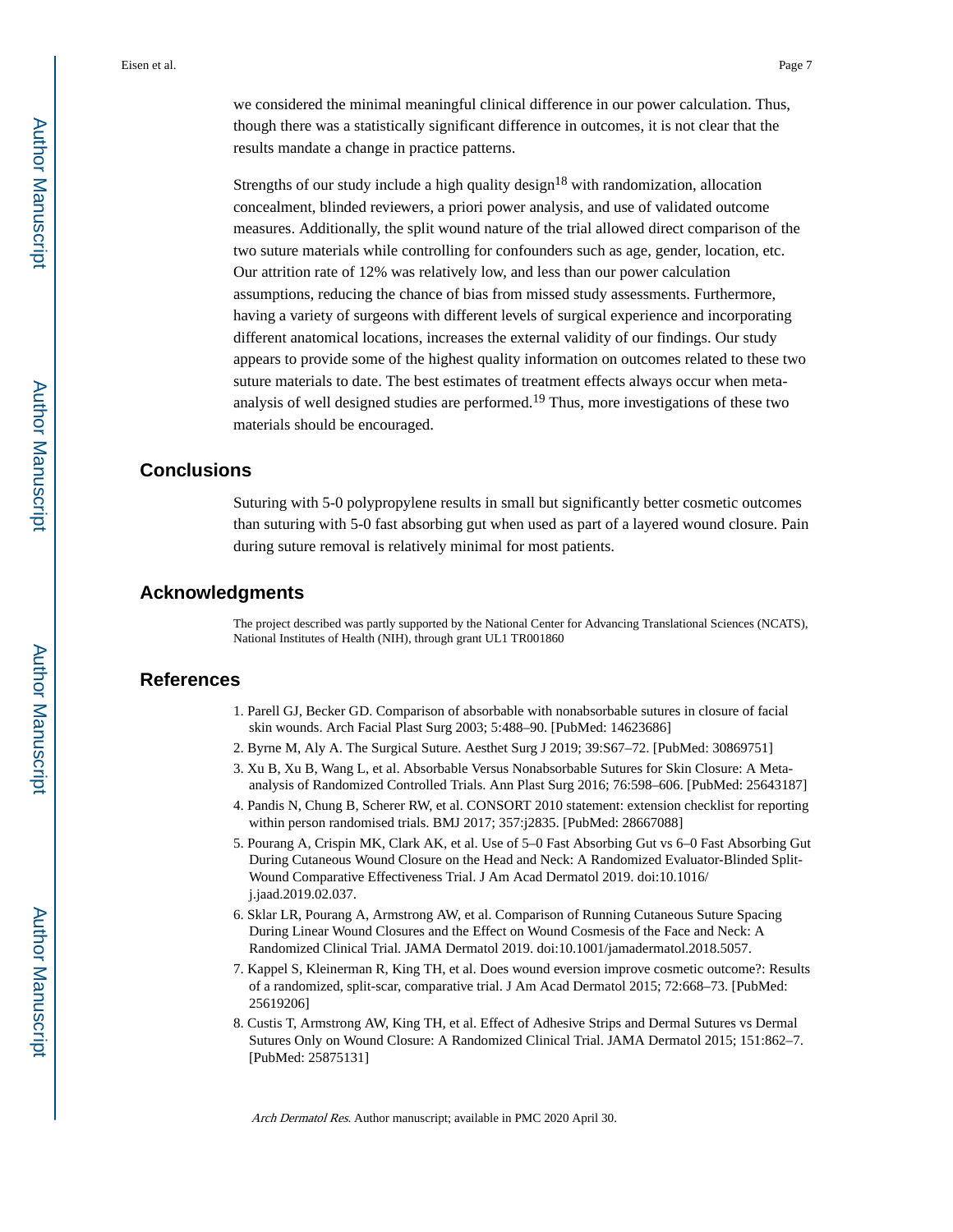Eisen et al. Page 8

- 9. Harris PA, Taylor R, Thielke R, et al. Research electronic data capture (REDCap)—A metadatadriven methodology and workflow process for providing translational research informatics support. J Biomed Inform 2009; 42:377–81. [PubMed: 18929686]
- 10. Zitelli JA, Moy RL. Buried vertical mattress suture. J Dermatol Surg Oncol 1989; 15:17–9. [PubMed: 2642931]
- 11. Draaijers LJ, Tempelman FRH, Botman YAM, et al. The patient and observer scar assessment scale: a reliable and feasible tool for scar evaluation. Plast Reconstr Surg 2004; 113:1960–5; discussion 1966–1967. [PubMed: 15253184]
- 12. van de Kar AL, Corion LUM, Smeulders MJC, et al. Reliable and feasible evaluation of linear scars by the Patient and Observer Scar Assessment Scale. Plast Reconstr Surg 2005; 116:514–22. [PubMed: 16079683]
- 13. Wang R, Lagakos SW, Ware JH, et al. Statistics in Medicine Reporting of Subgroup Analyses in Clinical Trials. N Engl J Med 2007; 357:2189–94. [PubMed: 18032770]
- 14. Guyuron B, Vaughan C. A comparison of absorbable and nonabsorbable suture materials for skin repair. Plast Reconstr Surg 1992; 89:234–6. [PubMed: 1732889]
- 15. Kouba DJ, Tierney E, Mahmoud BH, Woo D. Optimizing closure materials for upper lid blepharoplasty: a randomized, controlled trial. Dermatol Surg Off Publ Am Soc Dermatol Surg Al 2011; 37:19–30.
- 16. Sajid MS, McFall MR, Whitehouse PA, Sains PS. Systematic review of absorbable vs nonabsorbable sutures used for the closure of surgical incisions. World J Gastrointest Surg 2014; 6:241–7. [PubMed: 25548609]
- 17. Freshwater MF. Theopold C, Potter S, Dempsey M, O'Shaughnessy M. A randomised controlled trial of absorbable versus non-absorbable sutures for skin closure after open carpal tunnel release. J Hand Surg Eur. 2012; 37: 350–3. J Hand Surg Eur Vol 2012; **37**:705; author reply 705–706.
- 18. Jadad AR, Moore RA, Carroll D, et al. Assessing the quality of reports of randomized clinical trials: is blinding necessary? Control Clin Trials 1996; 17:1–12. [PubMed: 8721797]
- 19. Gopalakrishnan S, Ganeshkumar P. Systematic Reviews and Meta-analysis: Understanding the Best Evidence in Primary Healthcare. J Fam Med Prim Care 2013; 2:9–14.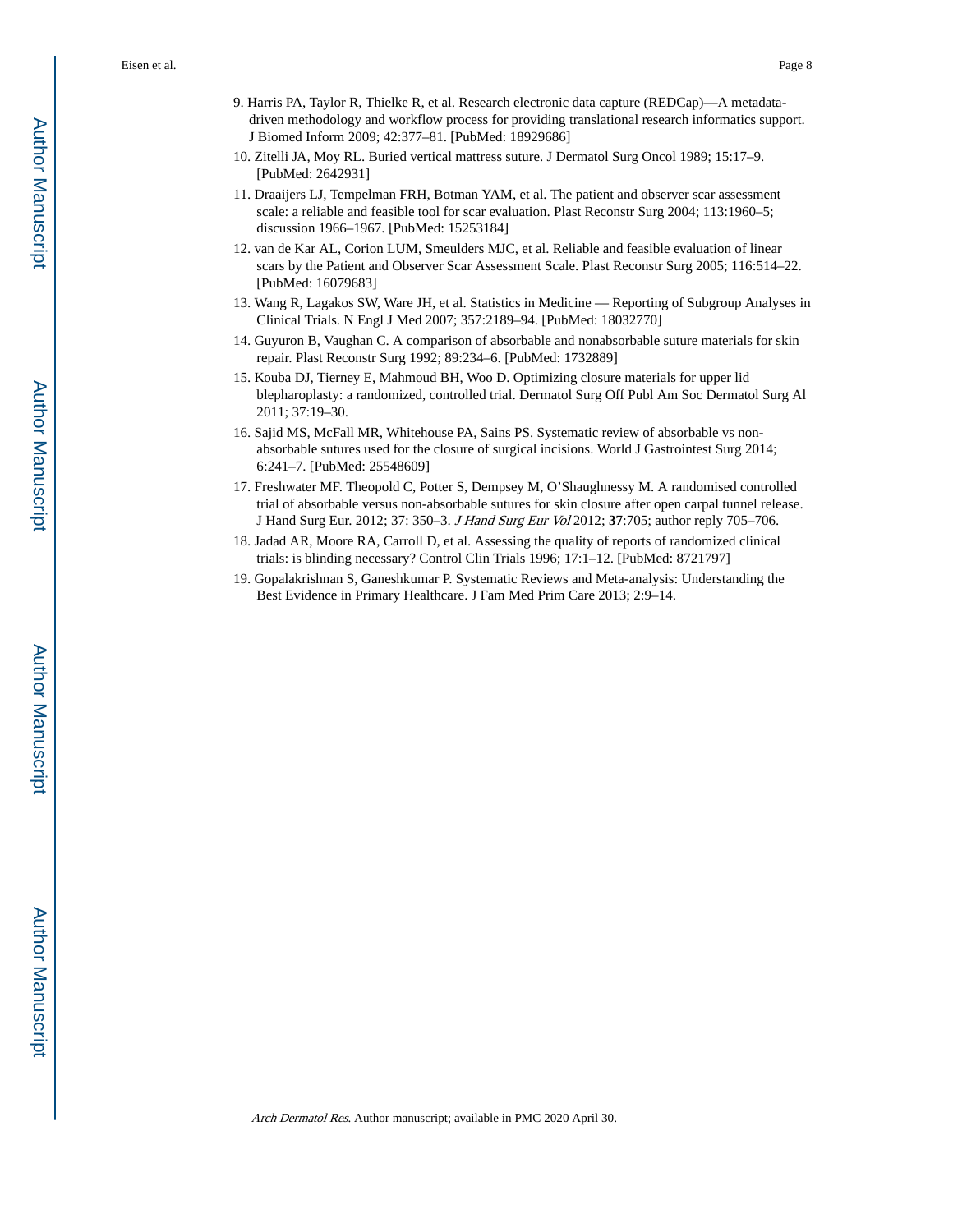#### **What's already known about this topic?**

Fast absorbing gut sutures eliminate the need for a suture removal visit and many believe that they result in equivalent cosmetic outcomes to permanent sutures, such as 5–0 polypropylene.

#### **What does this study add?**

Our study indicates small but significantly better cosmetic outcomes with 5–0 polypropylene than with 5–0 fast absorbing gut.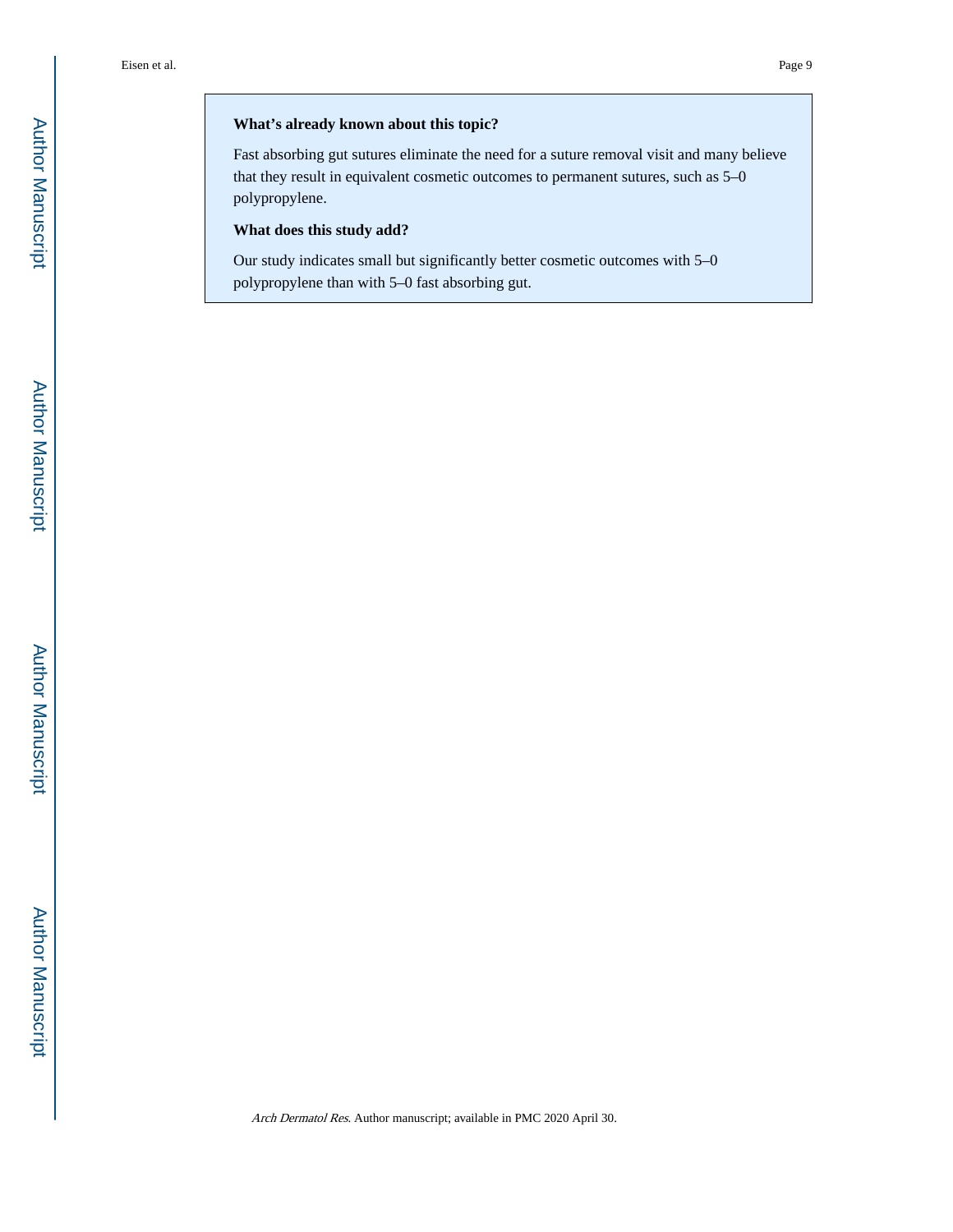Eisen et al. Page 10



### **Figure 1.**

Flow diagram of patient enrollment and assessments. Since each patient received both interventions follow-up and attrition was identical for both suture types.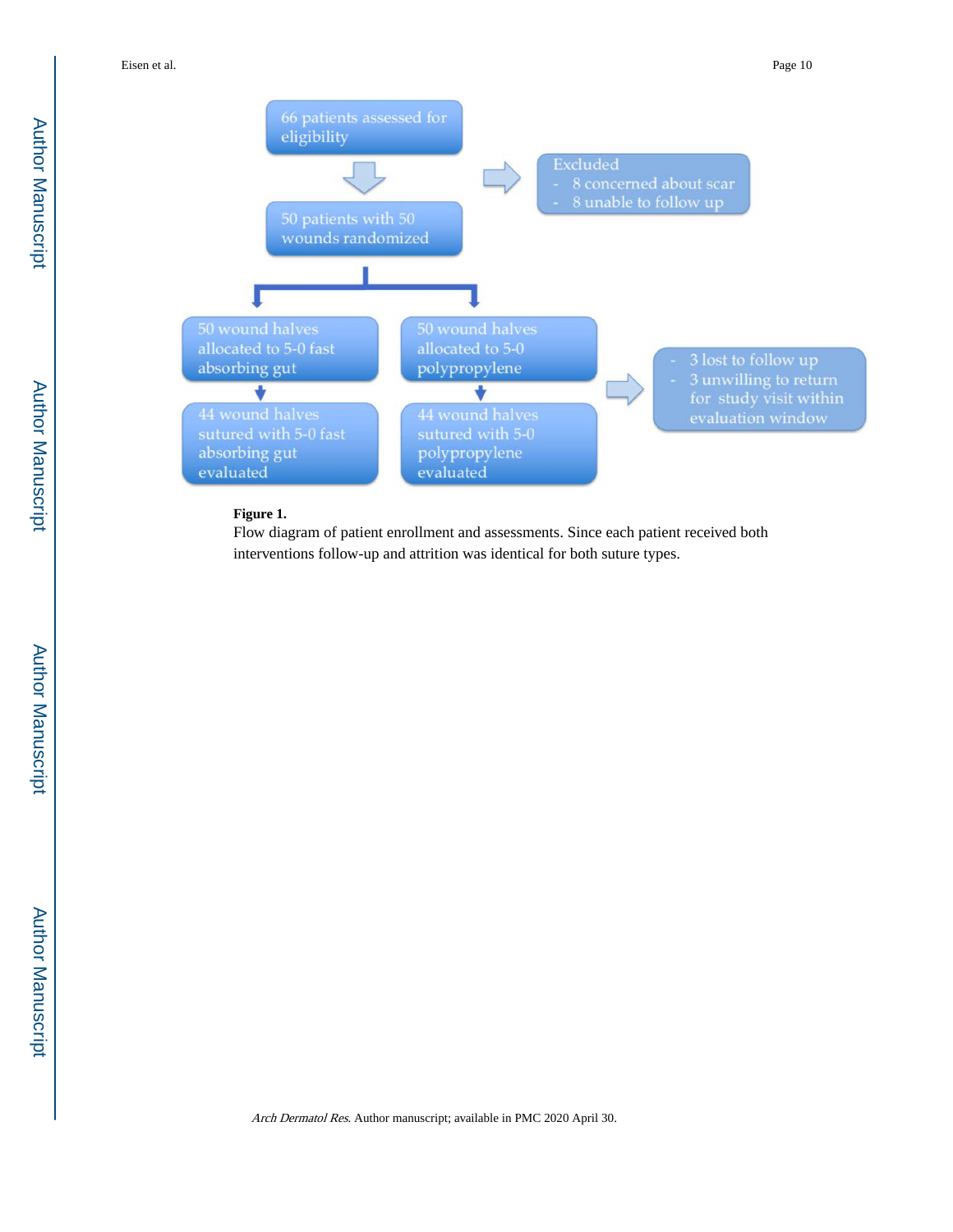

#### **Figure 2.**

Panel (a), defect following Mohs micrographic surgery. Panel (b), sutured wound following the applied interventions. 5-0 polypropylene is used on the superior half and 5-0 fast absorbing plain gut on the inferior portion. Panel (c), results at the 3 month assessment visit.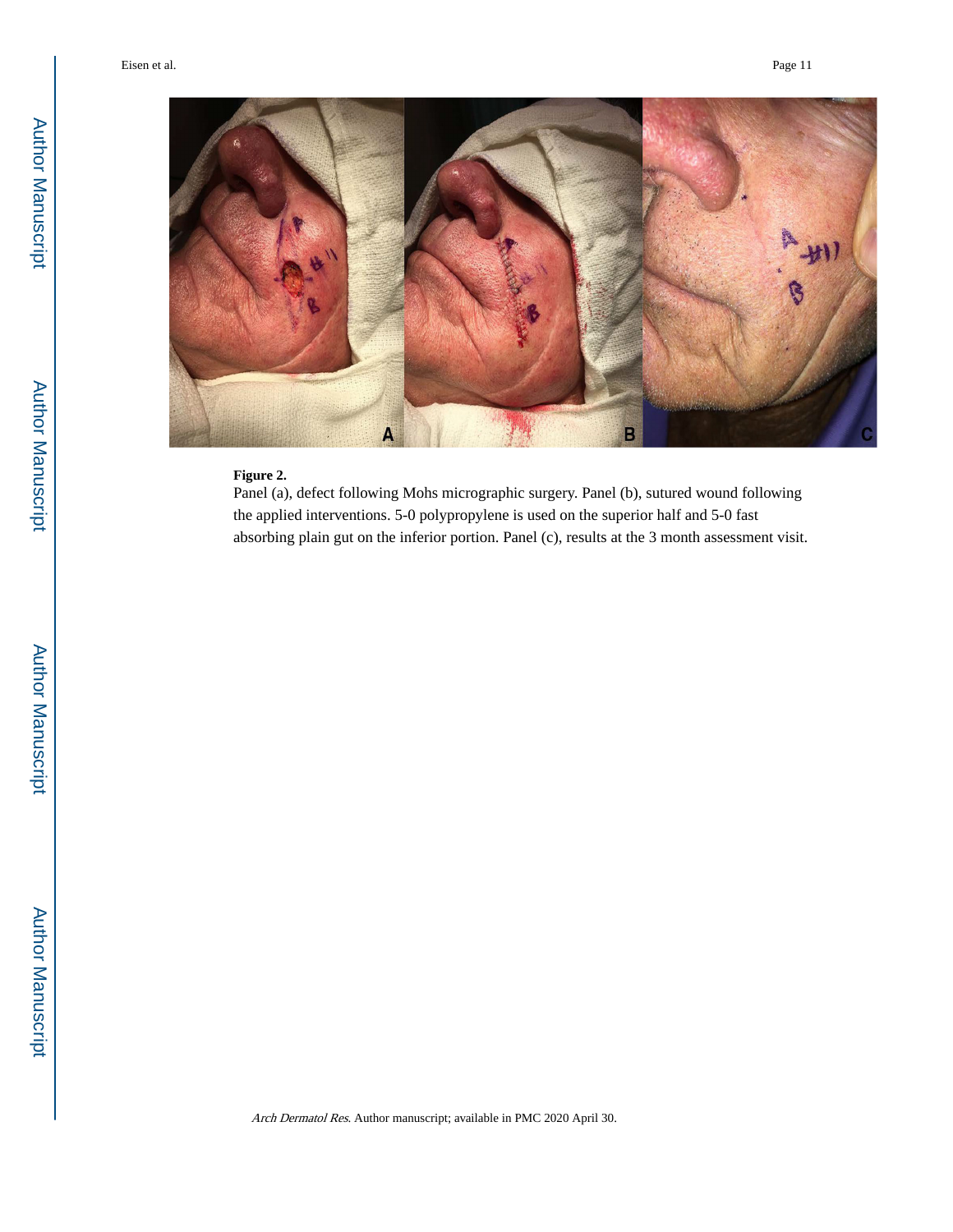#### **Table I.**

#### Characteristics of Enrolled Study Population.

Male, % 31 (62%) Mean age, y 64.3 Race Asian 2 (4%) Caucasian 48 (96%) Location Face 28 (56%) Extremities 6 (12%) Neck 4 (8%) Scalp 2 (4%) Trunk 10 (20%) Mean closure length 5.8 cm Surgeon experience Attending 17 (34%) Fellow 24 (48%) Resident 9 (18%) Indication Mohs 34 (68%) Excision 16 (32%)